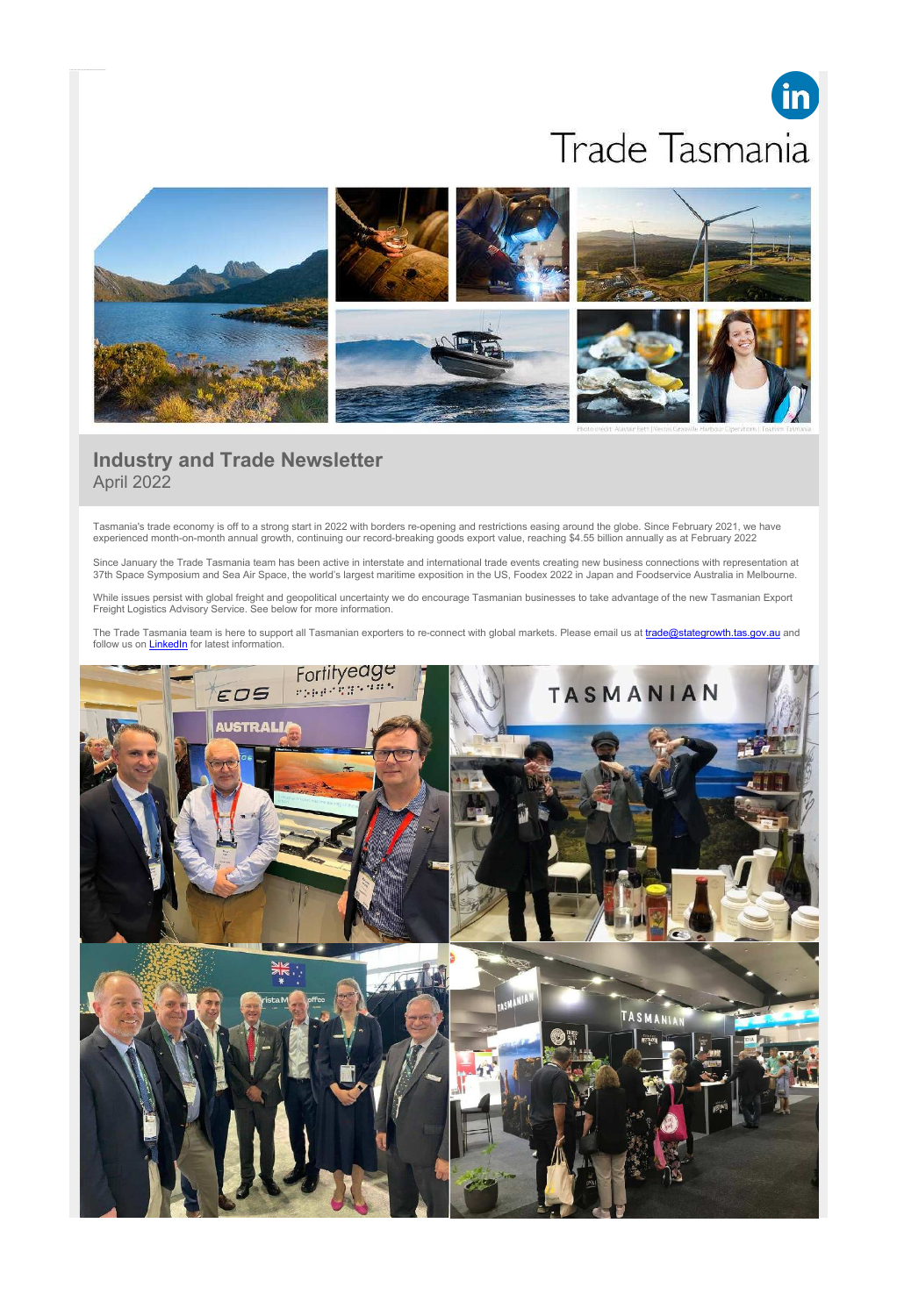## **Trade and International Relations News**

#### **Free Tasmanian Export Freight Logistics Advisory Service now available to businesses**

Advisory company, Affairs of State has been appointed by the Tasmanian government to help local small-to-medium businesses optimise their transport operations, connect with transport services, and develop new freight channels during this critical time.

Making sure the service caters to each business' needs, Affairs of State is undertaking on-site business visits and analysis of critical operational information to identify issues, potential efficiency gains and opportunities for individual clients. They are also working to identify supply chain improvement initiatives and connect exporting businesses with freight and logistics providers.

These delegations offer opportunities for business matching and creating awareness of what Tasmania has to offer through familiarisation tours. If you would like to know more or would like to be involved, please emailtrade@stategrowth.tas.gov.au.

Eligible businesses will be prioritised based on an assessment of their supply chain needs, with priority given to those businesses facing issues that could affect operational sustainability and viability.

To connect with Affairs of State please email teflas@affairs.com.au.

#### **Upcoming Business Delegations**

Preparations are underway for Tasmania to host business delegations from Business France, the Australian Korean Business Council and the American Chamber of Commerce. All are expected to visit in the second half of the year.

#### **Tasmanian wine and produce the focus at Pinot Palooza Festival 2022**

Trade Tasmania are excited to be bringing quality Tasmanian wine and produce to wine-lovers in Melbourne, Sydney and Brisbane at Pinot Palooza this year.

After a two-year event hiatus due to COVID-19, Pinot Palooza is returning for its 10th anniversary and will specifically feature Tasmanian wine, cider, spirits and cheese from more than 20 Tasmanian producers. This will be the first time a wine region has been presented in a region-specific precinct at Pinot Palooza.



#### **Australia-UK Free Trade Agreement**

The Tasmanian Government welcomes the signing of the Australia-United Kingdom Free Trade Agreement (AUKFTA), which will bring export and investment opportunities for Tasmania supporting our goods and services trade across beef, sheep and dairy commodities.

The Agreement complements the *Tasmanian Trade Strategy 2019 – 2025* to strengthen and diversify our international markets into the future, and to bolster our long standing historical trade and people-to-people ties with the UK.

More information about this agreement is available on the Australian Department of Foreign Affairs and Trade'swebsite.

#### **Australia-India Economic Cooperation and Trade Agreement**

The Tasmanian Government also welcomes the new Australia-India Economic Cooperation and Trade Agreement which will provide greater market access to Australian goods to the world's second most populous nation.

Under the deal, 85 per cent of Australian goods by value will enter India duty-free, with the top Tasmanian exports to benefit being wine, cherries, and wool.

As we continue to grow and expand access to world markets for Tasmanian products, we look forward to deepening our partnership with India.

Learn more about agreement on the Australian Department of Foreign Affairs and Trade's website.

Industry News